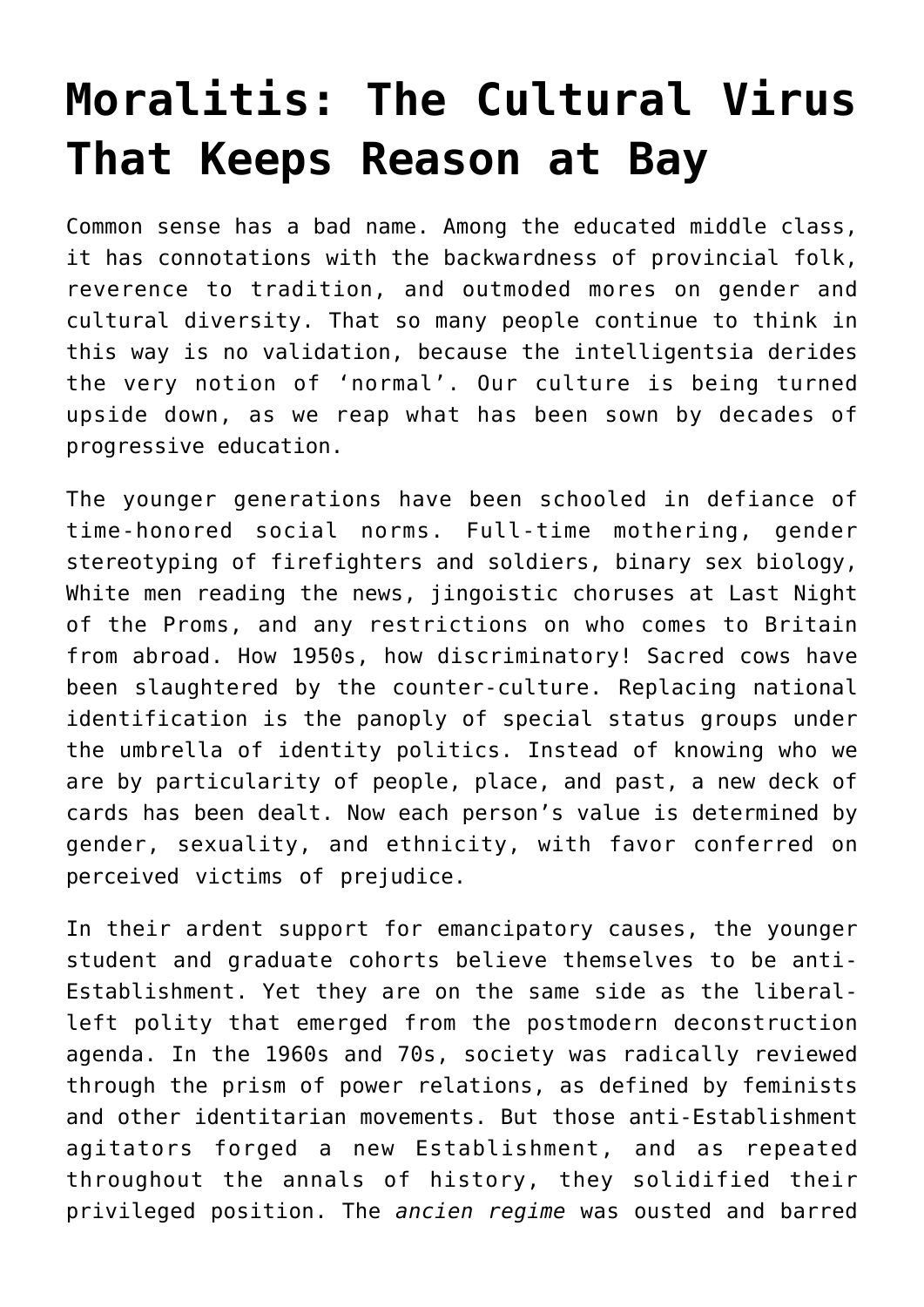from stepping back over the threshold.

Activists in the recent past were genuinely fighting against injustice; for example, homosexual rights. Their voices were a clarion for liberty. But [campaigners have progressed from](https://republicstandard.com/equality-lie-men-women-everything-between/) [equality of opportunity to equality of outcome](https://republicstandard.com/equality-lie-men-women-everything-between/) to demanding special status for favored groups. In Orwell's words, some more equal than others. Reinforced by laws and institutional codes of conduct, Cultural Marxism is winning.

Shouldn't offspring be bucking against authority, and the attitudes of their elders? This hasn't happened. Instead of changing course, the [younger generation has ventured further](https://republicstandard.com/liberty-authority-gun-grabbing-left/) [along the path taken by their parents,](https://republicstandard.com/liberty-authority-gun-grabbing-left/) who seem relatively cautious and not fully detached from the ley-lines of family, faith, and nationhood. Liberal-minded mothers and fathers, who demonstrated against nuclear weapons or for gay rights, now find themselves chastised for wrong-think by their 'woke' sons and daughters.

An easy target is the unenlightened masses (both middle-England social conservatives and working-class Labour voters). These are the long-suffering folk who grumble about incessant political correctness and petty bureaucracy but tend to accept their lot. More troublesome are the small but influential band of libertarians. These thinkers (such as [Sargon of Akkad](https://republicstandard.com/communist-antifa-thugs-attack-liberal-youtuber-sargon/) and Paul Joseph Watson) can see that the emperor has no clothes and that the supposedly liberal Establishment is really an authoritarian elite.

Nowadays the young tend to approve of constraints on individual autonomy. Freedom of speech, democracy, and equality before the law are not appreciated, for they are interpreted as a license for hatred, rule by ignorance, and 'the patriarchy'. Nurtured to believe in a [neoliberal value](https://republicstandard.com/liberal-nationalism-hypocrisy-hascha-mounk/) [system,](https://republicstandard.com/liberal-nationalism-hypocrisy-hascha-mounk/) the globalist graduate class is offended by anything hinting of sexism, Islamophobia or racism, or any reluctance for the new creed of transgenderism.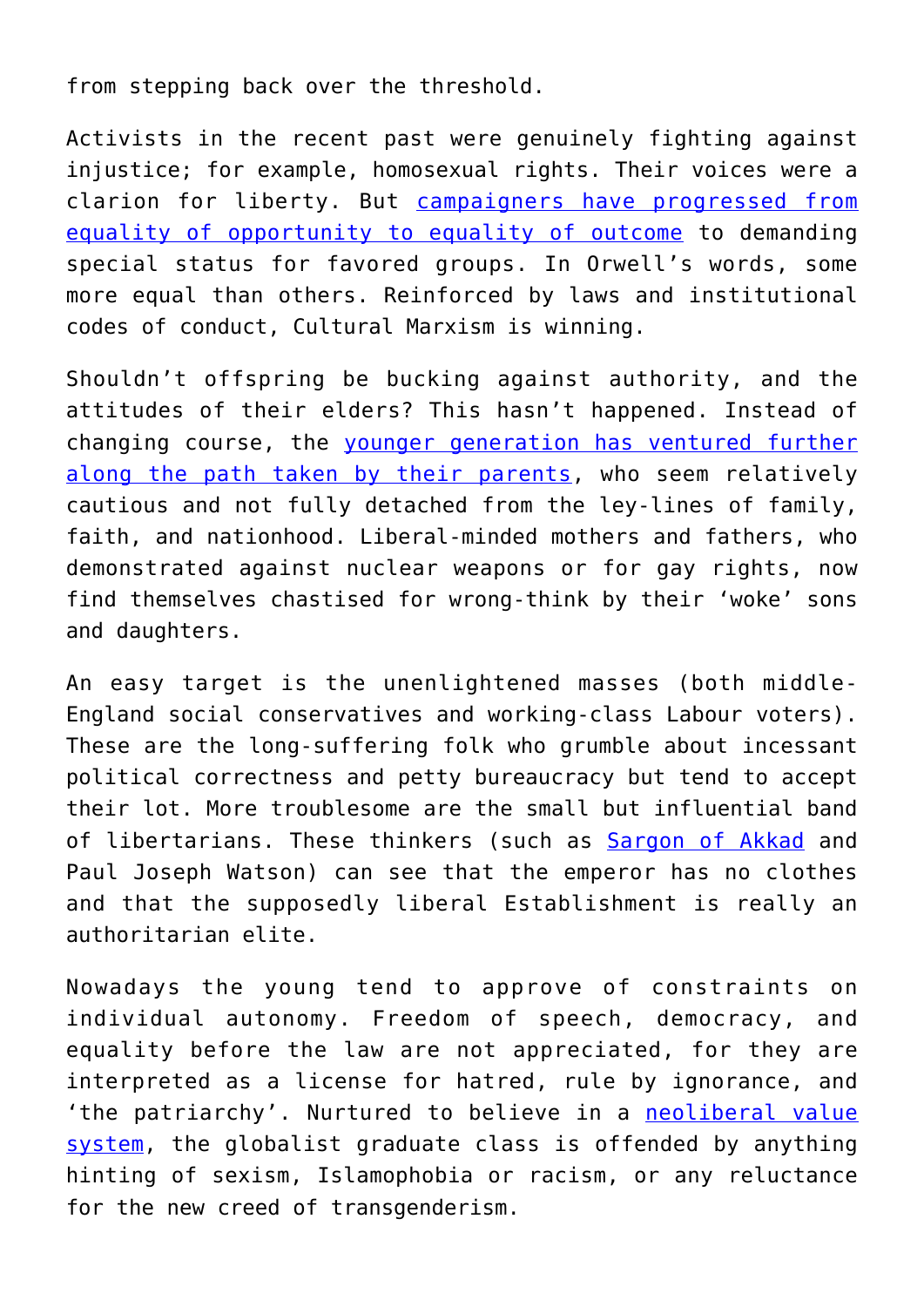Perhaps young people are subconsciously aware of the incompatibilities in identity politics, such as feminism versus transgender rights, Islam versus homosexuality, and open borders versus green ecology. But they don't show any willingness to acknowledge let alone debate these dilemmas. Their Panglossian world is a pursuit of 'tolerance', 'social justice' and 'diversity'. Scratch the surface and you'll find no rational argument against intolerance, injustice or cultural imposition.

Cognitive dissonance is avoided through moral relativism. It's okay to lampoon Christians (the small minority) who reject the theory of evolution, while nothing is said of the wider prevalence of such skepticism among Muslims. It is okay for Black actors to play historical White characters while *vice versa* is forbidden. Relativist thinking allows identity status to trump universal laws or logic. When Serena Williams spouted a volley of invective at an umpire for awarding a point to her opponent, she was deemed right because she is Black and female. What you are is more important than who you are.

This moral framework is built not on sturdy blocks of reason, but a flimsy façade of emotionalized value judgments. In York, a rally by ex-soldiers persecuted by lawyers for their actions in the 'Troubles' in Northern Ireland attracted placardbearing students chanting 'racists off our streets'. Outside a court in Huddersfield, where [several Muslim men were being](https://republicstandard.com/hate-crime-muslim-rape-gang/) [tried for gang-rape of White schoolgirls,](https://republicstandard.com/hate-crime-muslim-rape-gang/) another gathering of anti-racist protestors appeared. Police forces are always publicising their pursuit of hate crime, but no action is taken against this hateful insensitivity to the families of rape victims or old soldiers who had served their country in exceptionally trying circumstances.

How can educated young people think so irrationally? We interpret this distorted moralism not as deliberate individual action but as an expression of oppressively regulated groupthink. Conflicting ideas are not discussed but simplified into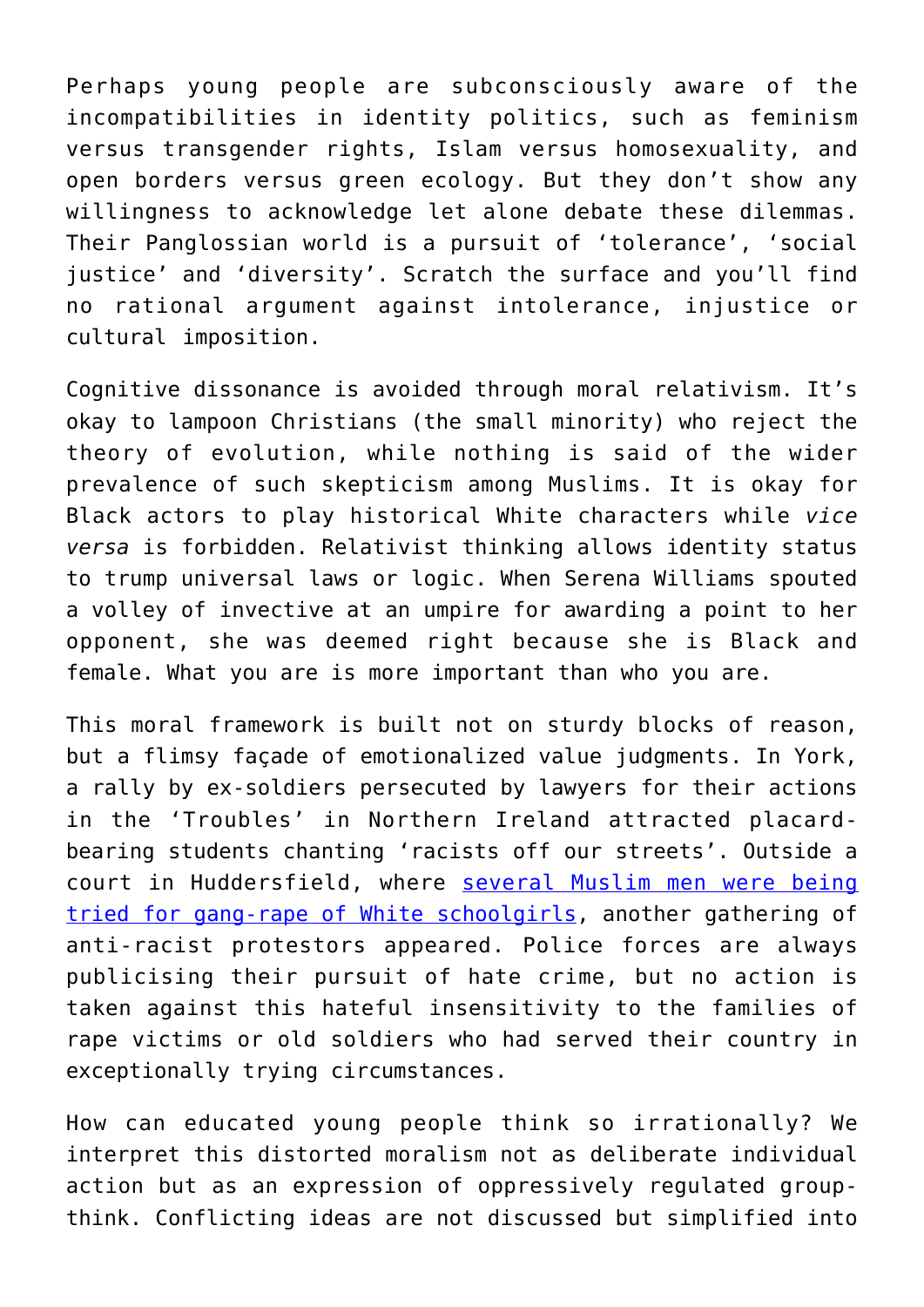moral dichotomies of good or bad. A politically-incorrect utterance is tackled not only by rejecting the idea but also the person. *Ad hominem* attacks are then permissible, sometimes with the zeal of the 'two-minute hate' of Orwell's 1984.

This reactionary moralism has spread like a virus, transmitted by culture rather than by pathogens. We have named this disease 'moralitis', [as described in fuller detail in our](http://www.brugesgroup.com/blog/moralitis-a-cultural-virus-political-correctness) [monograph.](http://www.brugesgroup.com/blog/moralitis-a-cultural-virus-political-correctness)

Although reaching an epidemic level in society, moralitis is highly concentrated in the political and cultural Establishment, and in the younger generations. However, the majority of the afflicted have a mild form of the disease. They are carriers, and although they display symptoms of moralistic certainty, they are mostly virtue-signaling. Having absorbed the ideological divisions of good and bad, they respond emotionally to any challenge to the approved schema, partly because they lack the confidence to defend their position. Their words and actions are mere compliance.

The more severe cases are the contagious, who have a fixed delusional mentality, and who propagate an uncompromising ideology of identity politics. These are the vociferous doctrinaires who tend to seek positions of influence, from becoming student union officials to rapid career advancement. Few lesser mortals will dare to stand in their way. The contagious like demonstrations. This is a proclivity of the intellectual Left, which has little faith in people making up their own minds: they are too easily misled by the *Sun*, *Daily Mail* or demagogues like Nigel Farage or Boris Johnson. 'Safe spaces' and ['no-platforming' are enforced on campus,](https://republicstandard.com/reflections-london-conference-intelligence/) and the puritanical censorship is carried over to social media and to the public square.

To label people as sick for being socially conscious will be taken as an insult. Yet the younger generation describe themselves as vulnerable and unstable. The putative mental